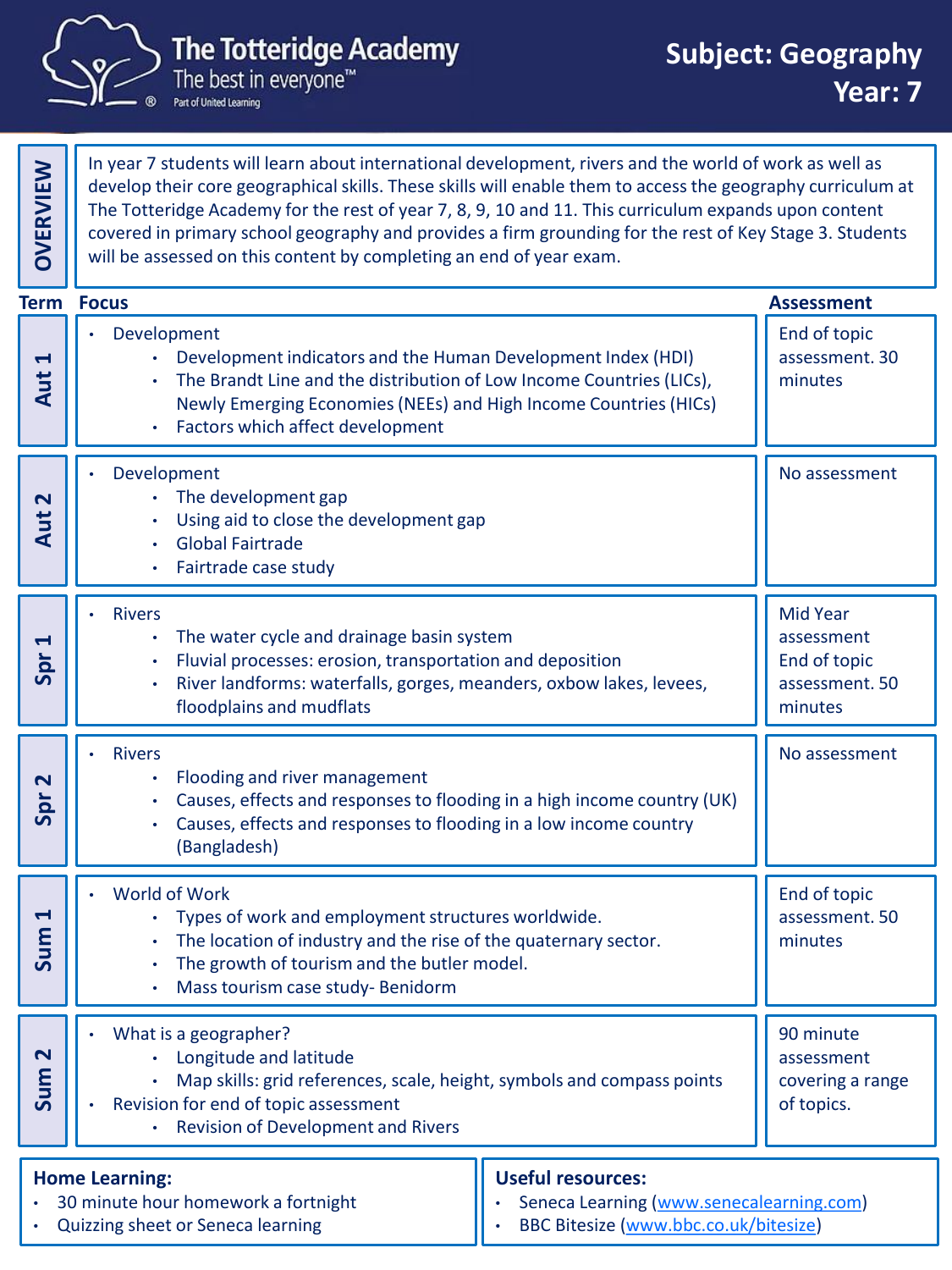

Part of United Learning

In year 8 students will learn about natural hazards, coasts and population and migration. Building on the knowledge and skills developed in year 7 students will focus on their understanding. Developing their geographical ideas by explaining and elaborating using key terms and connectives. There is a range of real life examples used in each unit to bring the geography of the world alive and enable students to develop their understanding of themselves in the context of the ever changing world.

| <b>Term</b>                                                                                                                                                           | <b>Focus</b>                                                                                                                                                                                                                                                                      |  | <b>Assessment</b>                                                            |
|-----------------------------------------------------------------------------------------------------------------------------------------------------------------------|-----------------------------------------------------------------------------------------------------------------------------------------------------------------------------------------------------------------------------------------------------------------------------------|--|------------------------------------------------------------------------------|
| 1<br>Aut                                                                                                                                                              | <b>Tectonics</b><br>The global distribution of tectonic hazards<br>Tectonic processes and plate margins: convection currents, slab pull,<br>constructive, destructive and conservative plate margins.                                                                             |  | End of topic<br>assessment. 50<br>minutes.                                   |
| 2<br>Aut                                                                                                                                                              | <b>Tectonics</b><br>Causes, responses and management of tectonic hazards: volcanoes, and<br>$\bullet$<br>earthquakes<br>The impacts of an earthquake in a high income country (New Zealand,<br>2016 earthquake) and a low income country (Nepal 2015)                             |  | No assessment                                                                |
| 4<br>Spr                                                                                                                                                              | Population and migration<br>Population structures and population pyramids<br>Factors affecting population structures<br>Ageing populations<br>The reasons people move and stay in place                                                                                           |  | <b>Mid Year</b><br>Assessment.<br>End of topic<br>assessment. 50<br>minutes. |
| Spr <sub>2</sub>                                                                                                                                                      | Population and migration<br>Impacts of migration on a host country (the UK) and a source country<br>(Poland)<br>Population decision making exercise<br><b>Stakeholders of migration</b>                                                                                           |  | No assessment                                                                |
| 4<br>Sum                                                                                                                                                              | Coasts<br>Wave features and how different types of waves affect the coast<br>$\bullet$<br>Factors which shape the coastline and the resulting landforms of<br>erosion, deposition, mass movement and transportation.<br>Coastal management along the Holderness Coast (Mappleton) |  | End of topic<br>assessment. 50<br>minutes.                                   |
| N<br><b>Sur</b>                                                                                                                                                       | <b>Ecosystems and Revision</b><br><b>Global biomes</b><br><b>Structure of a Tropical Rainforest</b><br>Revision for United Learning assessment<br>٠<br>Revision of Coasts, Tectonics and Population and Migration                                                                 |  | 90 minute<br>assessment<br>covering a range<br>of topics.                    |
| <b>Useful resources:</b><br><b>Home Learning:</b><br>1 hour homework a fortnight<br>Seneca Learning (www.senecalearning.com)<br>BBC Bitesize (www.bbc.co.uk/bitesize) |                                                                                                                                                                                                                                                                                   |  |                                                                              |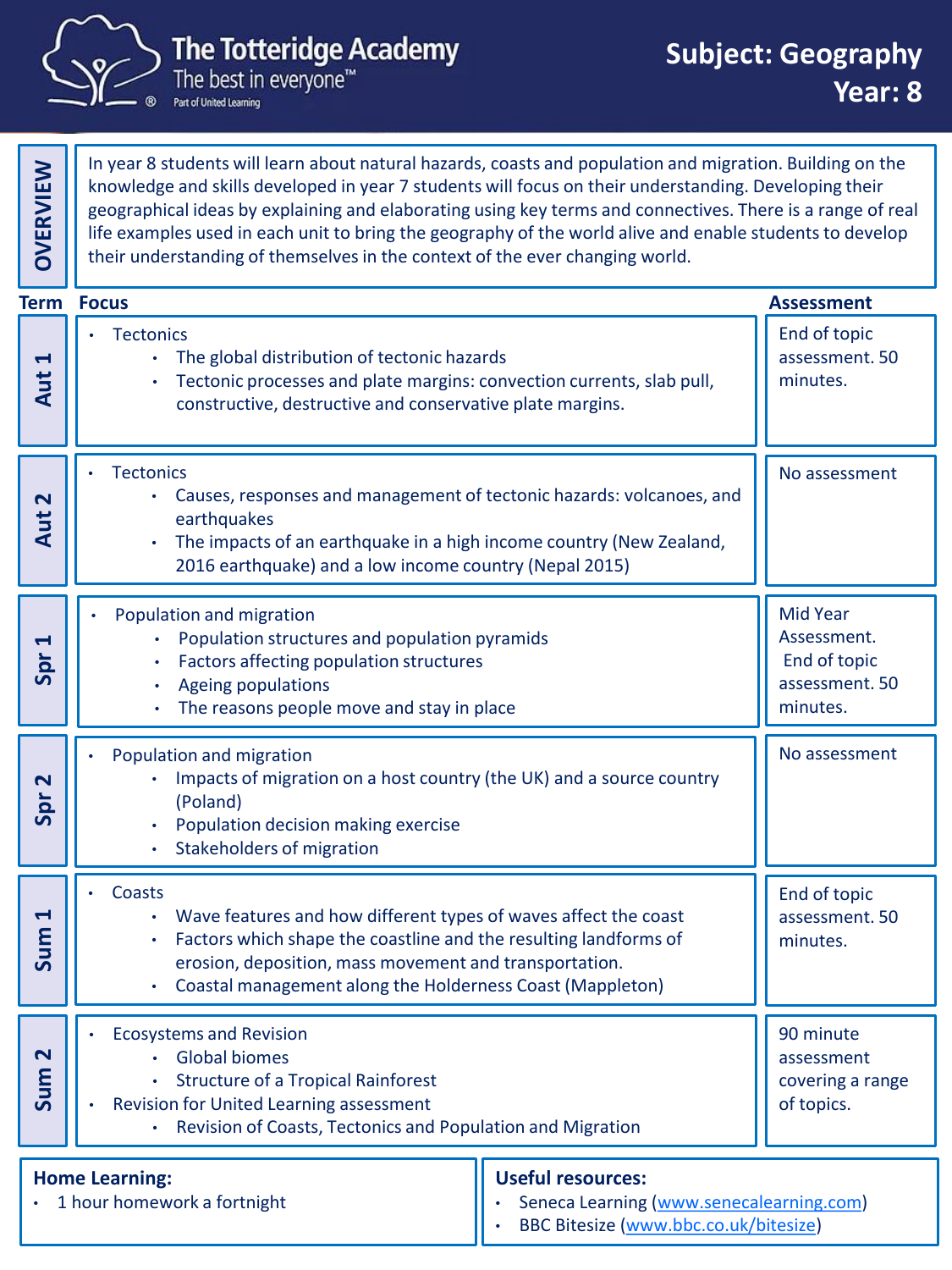

In year 9 students will build on their knowledge and understanding and apply it to climate change, newly emerging economies, and issues of urbanisation in the UK. Students will develop their geographical opinions and begin to 'think like a geographer' by analysing the causes, impacts and responses to climate change as well as studying the changing way of life in Brazil and Nigeria.

|                                                      | <b>Term Focus</b>                                                                                                                                                                                                                                           |                                                                                                                 | <b>Assessment</b>                                                    |
|------------------------------------------------------|-------------------------------------------------------------------------------------------------------------------------------------------------------------------------------------------------------------------------------------------------------------|-----------------------------------------------------------------------------------------------------------------|----------------------------------------------------------------------|
| $\blacktriangleleft$<br>Aut                          | <b>Climate Change</b><br>Evidence for short, medium and long term climate change<br>The natural and enhanced greenhouse effect<br>Impacts of climate change<br>Impact of climate change - Bangladesh Case Study                                             |                                                                                                                 | No assessment                                                        |
| $\mathbf{\mathsf{N}}$<br>Aut                         | <b>Climate Change</b><br>• Which countries should reduce their carbon emissions DME?<br>Responses to climate change - Adaptation<br>Responses to climate change - Mitigation                                                                                |                                                                                                                 | End of topic<br>assessment. 50<br>minutes.                           |
| $\blacktriangleleft$<br>Spr                          | <b>Newly Emerging Economies</b><br>The distribution of the worlds Newly Emerging Economies (NEEs)<br>The MINT and BRIC economies<br>Rural to Urban Migration in Newly Emerging Economies (NEEs)                                                             |                                                                                                                 | Mid Year<br>Assessment.<br>End of unit<br>assessment. 50<br>minutes. |
| $\overline{\mathbf{N}}$<br>Spr                       | <b>Newly Emerging Economies</b><br>Opportunities and challenges faced by the people of Rio De Janeiro<br>The impacts of TNC's in South Korea.<br>Social, Economic and Environmental impacts of Transnational<br>Corporations (TNCs) in Nigeria- Case Study. |                                                                                                                 | No assessment                                                        |
| $\blacktriangleleft$<br>Sum                          | Issues of urbanisation in the UK<br>Site and situation<br>Land Use Zones in UK cities<br>The opportunities and challenges of urban decline.<br>٠<br>The causes and impacts of urban sprawl and counter-urbanisation.                                        |                                                                                                                 | End of unit<br>assessment. 50<br>minutes.                            |
| N<br>Я<br>Sur                                        | Issues of urbanisation in the UK and Revision<br>Sustainable Urban Areas<br>Urban Regeneration in the UK- London 2012<br>Revision for United Learning assessment<br>Revision of Newly Emerging Economies and Climate Change                                 |                                                                                                                 | 90 minute<br>assessment<br>covering a range<br>of topics.            |
| <b>Home Learning:</b><br>1 hour homework a fortnight |                                                                                                                                                                                                                                                             | <b>Useful resources:</b><br>Seneca Learning (www.senecalearning.com)<br>CGP AQA Geography revision guide (GCSE) |                                                                      |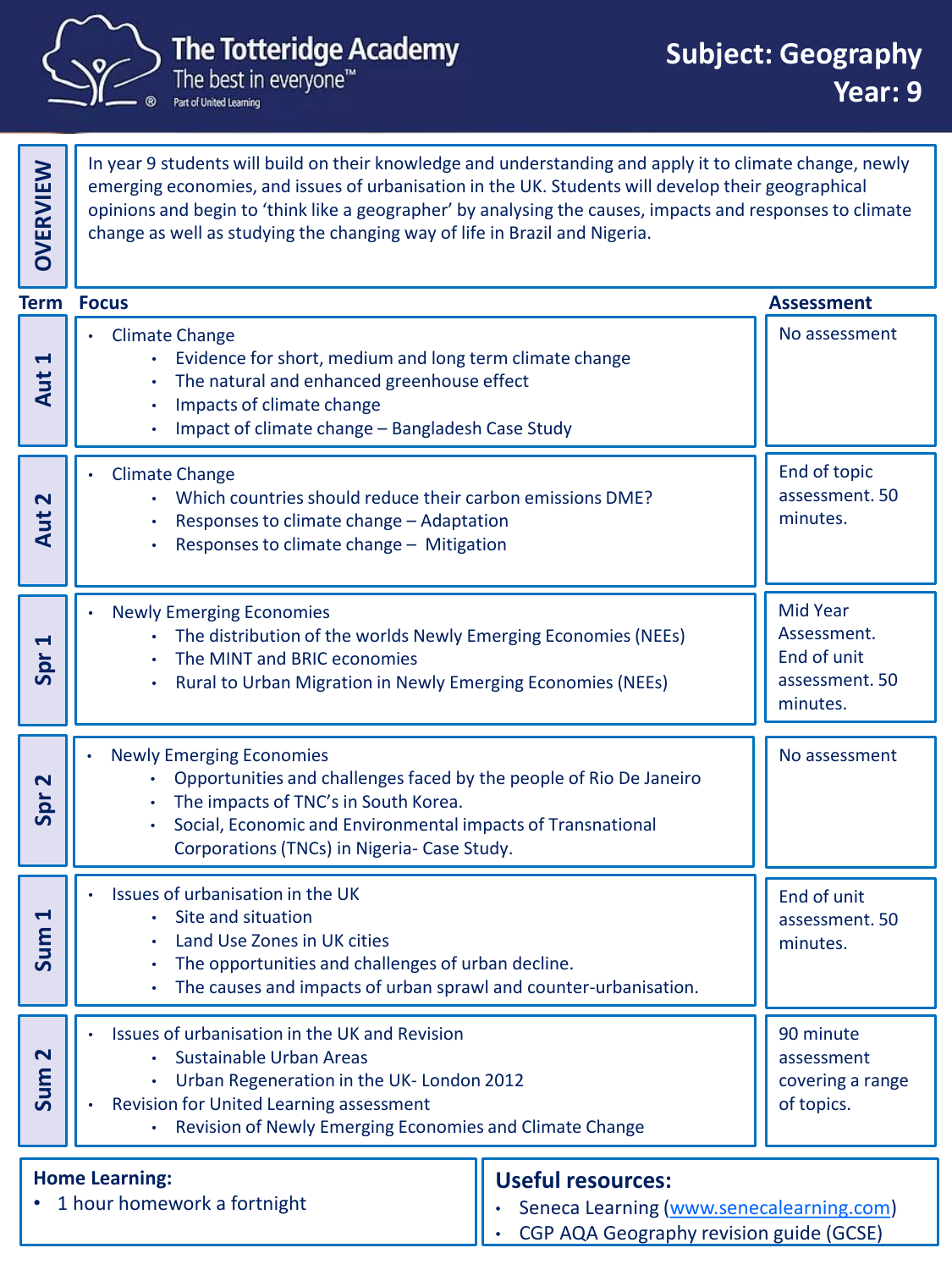

Part of United Learning

In Y10 students will start their study of the AQA Geography GCSE course studying natural hazards, urban issues and challenges, ecosystems and completing their fieldwork. Students will continue to develop a strong foundation of knowledge to enable them to think effectively like geographers applying their knowledge to a range of sources, places and questions of enquiry.

|                                                                               | <b>Term Focus</b>                                                                                                                                                                                                                         |                                                                                                                 | <b>Assessment</b>                                   |
|-------------------------------------------------------------------------------|-------------------------------------------------------------------------------------------------------------------------------------------------------------------------------------------------------------------------------------------|-----------------------------------------------------------------------------------------------------------------|-----------------------------------------------------|
| Ţ<br>Aut                                                                      | <b>Hazards</b><br>The distribution and causes of tectonic hazards<br>The causes, impacts and responses to tectonic hazards in contrasting<br>areas of levels of development.<br>Managing tectonic hazards<br>$\bullet$                    |                                                                                                                 | End of unit topic<br>assessment. 50<br>minutes.     |
| $\overline{\mathbf{r}}$<br>Aut                                                | Hazards<br>High and low pressure and global atmospheric circulation<br>The distribution and causes of weather hazards<br>The causes, impacts and responses to weather hazards<br>Weather hazards in the UK (The Beast from the East 2018) |                                                                                                                 | End of unit topic<br>assessment. 50<br>minutes.     |
| H<br>Spr                                                                      | Urban issues and challenges<br>Urbanisation in the UK<br>Opportunities and Challenges in Lagos, Nigeria<br>Opportunities and Challenges in Liverpool, UK                                                                                  |                                                                                                                 | End of unit topic<br>assessment. 50<br>minutes.     |
| $\overline{\mathbf{r}}$<br>Spr                                                | The Living world<br>Global ecosystems and nutrient cycling<br>Tropical rainforests characteristics, structure and adaptations.<br>Causes of and impacts of deforestation in the Amazon<br>Sustainable management strategies in the Amazon |                                                                                                                 | No assessment                                       |
| 4<br>Sum                                                                      | The Living world<br>Hot Desert characteristics and adaptations<br>Opportunities and challenges in the Sahara Desert<br>Causes of desertification and strategies to respond to it.                                                         |                                                                                                                 | End of unit topic<br>assessment. 50<br>minutes.     |
| $\mathbf{\mathsf{N}}$<br>Sum                                                  | Fieldwork (Physical and Human- Completion of Trips)<br>• Location, Hypothesis and Risk.<br>Data Collection and Data Presentation.<br>Data Analysis, Conclusion and Evaluation.<br>Revision for Mock Paper.<br>$\bullet$                   |                                                                                                                 | Mock paper of all<br>Year 10 topics. 90<br>minutes. |
| <b>Home Learning:</b><br>Fortnightly worksheets<br>Fortnightly online quizzes |                                                                                                                                                                                                                                           | <b>Useful resources:</b><br>Seneca Learning (www.senecalearning.com)<br>CGP AQA Geography revision guide (GCSE) |                                                     |